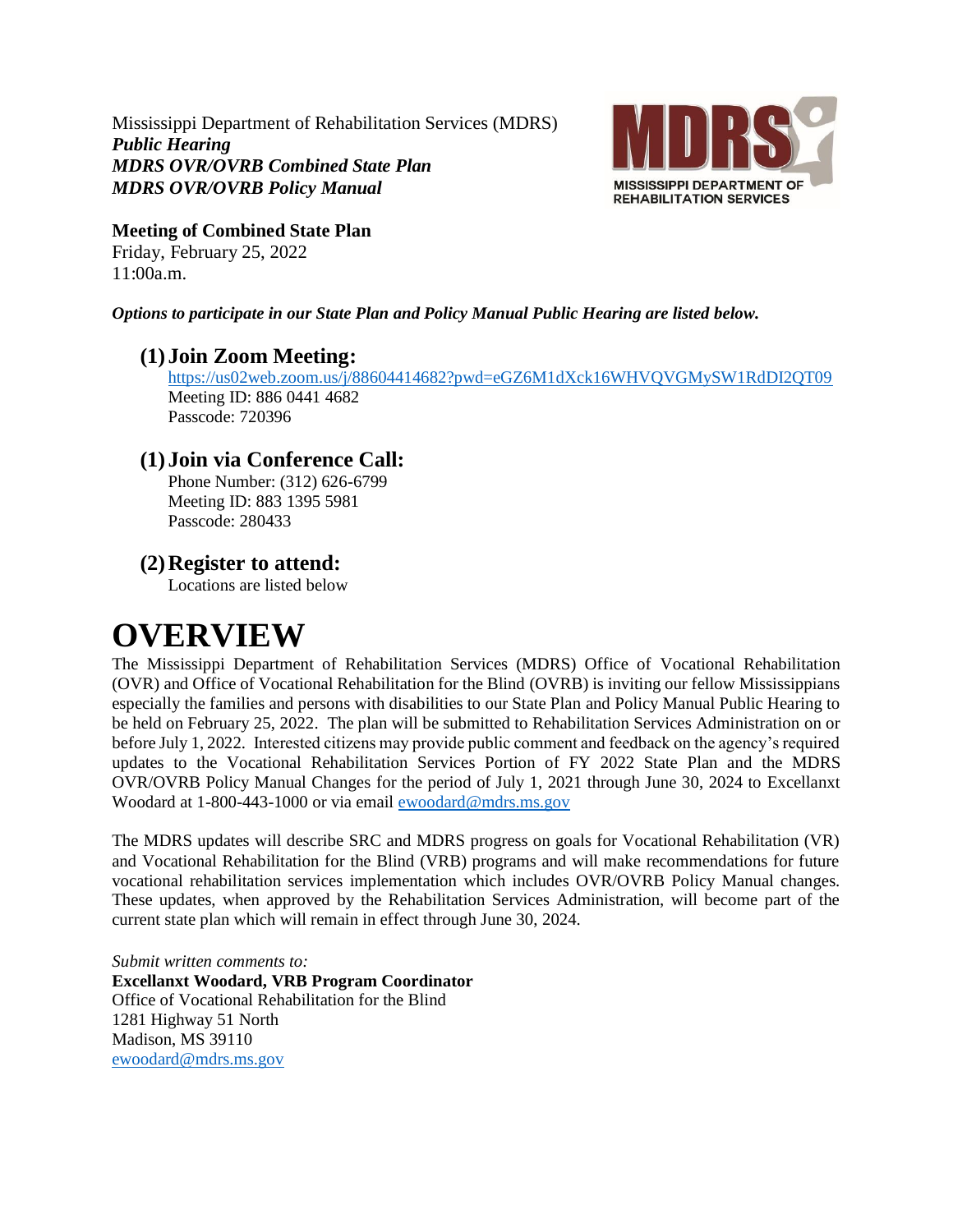# **Accommodations**

If you need a reasonable accommodation, please submit your request at least two weeks in advance to Denee Smith, State Coordinator of Interpreting Services, by email at [desmith@mdrs.ms.gov](mailto:desmith@mdrs.ms.gov) or Barbara Hadnott, Accessibility Lead for the Blind at 601-364-2676 or by email at [bhadnott@mdrs.ms.gov.](mailto:bhadnott@mdrs.ms.gov)

*\*\*Requests made less than 2 weeks before the meeting will be considered but may not be possible to fill. Please advise if you will need American Sign Language (ASL) interpreters and/or Communication Access Real Time Transcription (CART) services.*

Copies of the proposed State Plan will be available in large print for review beginning Tuesday, January 25, 2022 at the Madison Central Office and the locations listed below. The proposed State Plan will also be linked on the MDRS website. A version of the State Plan in braille is available upon request. If you would like to review the State Plan on Newsline a service for the blind, at no cost, you may access online at <https://nfb.org/programs-services/nfb-newsline> or contact Margaret Y. Smitherman, Reader's Advisor, at MS Talking Book Services, MS Library Commission, 601-432-4111. All comments regarding changes to the FY 2022 State Plan received during the public hearing or submitted in writing will need to be noted, recorded and considered.

Remote public hearing sites will be at the following locations and due to COVID precaution you can access the zoom link, join via conference call or registered to attend in person by contacting Excellanxt Woodard at 1-800-443-1000 or via email. There will be a limited of seating to 10. Please register in advance for face to face with Excellanxt Woodard by calling 1-601-853-5239. We want your involvement but also offer a safe environment.

- **1. AbilityWorks, Inc. – Jackson- seating of 10**  3895 Beasley Road Jackson, MS 39213 (601) 898-7076
- **2. AbilityWorks, Inc. – Tupelo seating of 10**  613 Pegram Drive Tupelo, MS 38802 (662) 842-2144
- **3. AbilityWorks, Inc. – Greenwood seating of 10**  2503 Browning Road Greenwood, MS 38930 (662) 453-7500
- **4. AbilityWorks, Inc. – Meridian seating of 10**  1003 College Drive Meridian, MS 39034 (601) 649-8094
- **5. AbilityWorks, Inc. – Brookhaven seating of 10**  934 Industrial Park Road, N.E. Brookhaven, MS 39601 (601) 833-3201